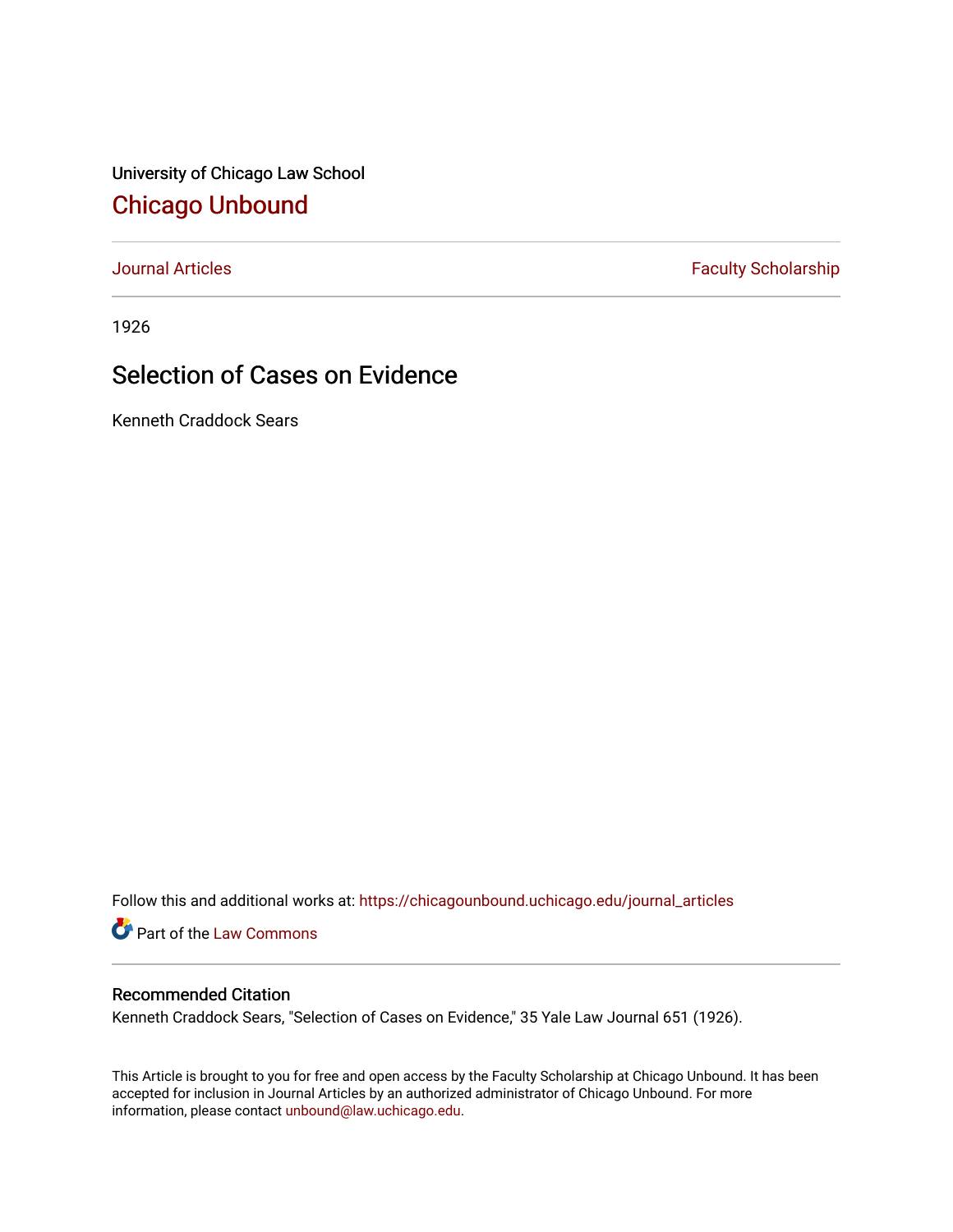in holding legislation unconstitutional. One should not fail to read Chapter V, entitled "Congress as a Final Arbiter".

Considering the effect of these decisions, often by state courts, annulling remedial laws, we cannot forget the warnings of Professor Thayer in **1908:**

"No doubt our doctrine of constitutional law has had a tendency to drive out questions of justice and right, and to fill the mind of legislators with thoughts of mere legality, of what the Constitution allows. And, moreover, even in the matter of legality, they have felt little responsibility. If we are wrong, they say, the courts will correct it. Meanwhile, they and th people, whom they represent, not being thrown back on themselves, on<br>the responsible exercise of their own prudence, moral sense, and honor,<br>lose much of what is best in the political experience of any nation, and<br>they are Mr. Justice Holmes has said that, if the power of judicial review were destroyed, "the United States would not come to an end." However, if the so-called "Reconstruction Acts", passed just after our Civil War, had not been judicially annulled, it would be hard to conjecture what the United States would have become!

Mr. Warren points to the recent spread of this judicial power to check: legislation in other countries. Those that have in their constitutions authority given to the courts to interpret the Constitution, and prevent violation of its provisions, are Colombia, Czecho-Slovakia, Honduras, Irish Free State, and Portugal. The power of judicial review is exercised today in the highest Courts of Australia, New Zealand, South Africa and Canada, also in Argentina and Brazil. In a more, or less, modified form, it exists in Roumania, Bolivia, Costa Rica, Cuba and Venezuela.

Space does not admit of an adequate review of this recent heresy of "minority decisions"--where unless seven justices of the Supreme Court shall concur in declaring an act invalid, the Court shall hold it valid. In this way a minority of three could control the other six justices!

A valuable Chapter, VII, entitled "Labor and the Supreme Court" shows that out of over one hundred Supreme Court labor decisions not more than twenty were decided in such a manner as to be regarded as adverse to labor. Out of these twenty decisions, only six involved the constitutionality of an Act of Congress. All of these that touched Federal Statutes are clearly analyzed, especially those under the Clayton and the Sherman Acts. Mr. Warren reminds these critics that Congress may amend these statutes so as to meet the Court's objections. It appears further that at least sixty decisions in the Supreme Court have upheld state labor laws. Indeed, that Court has upheld every state employers' liability law that has come before it, also every other state statute that has abrogated or modified the fellow servant doctrine. Mr. Warren also adds that the Federal Workmen's Compensation Law (Act of June **10,** 1922) affecting Admiralty, which was held void *(State of Washinzgton v. Dawson* **(1923)** 264 U. **S.** 219), can be cured by a properly drawn federal statute.

This latest work of Mr. Warren is not alone for courts and lawyers. A perusal of its valuable data should dispel much of the unfounded prejudice that is growing up regarding the functions of our highest Court.

**HARaINGTON** *PUTNAM.*

## Brooklyn, **N.** Y.

*Cases on Evidence.* By James Bradley Thayer. Revised edition **by** John MacArthur Maguire. Cambridge, Harvard University Press, 1925. pp. xv, 1033.

The third edition of Thayer's *Cases on Evidcncc* is so called in order, apparently, to honor a great name in the history of law teaching. It may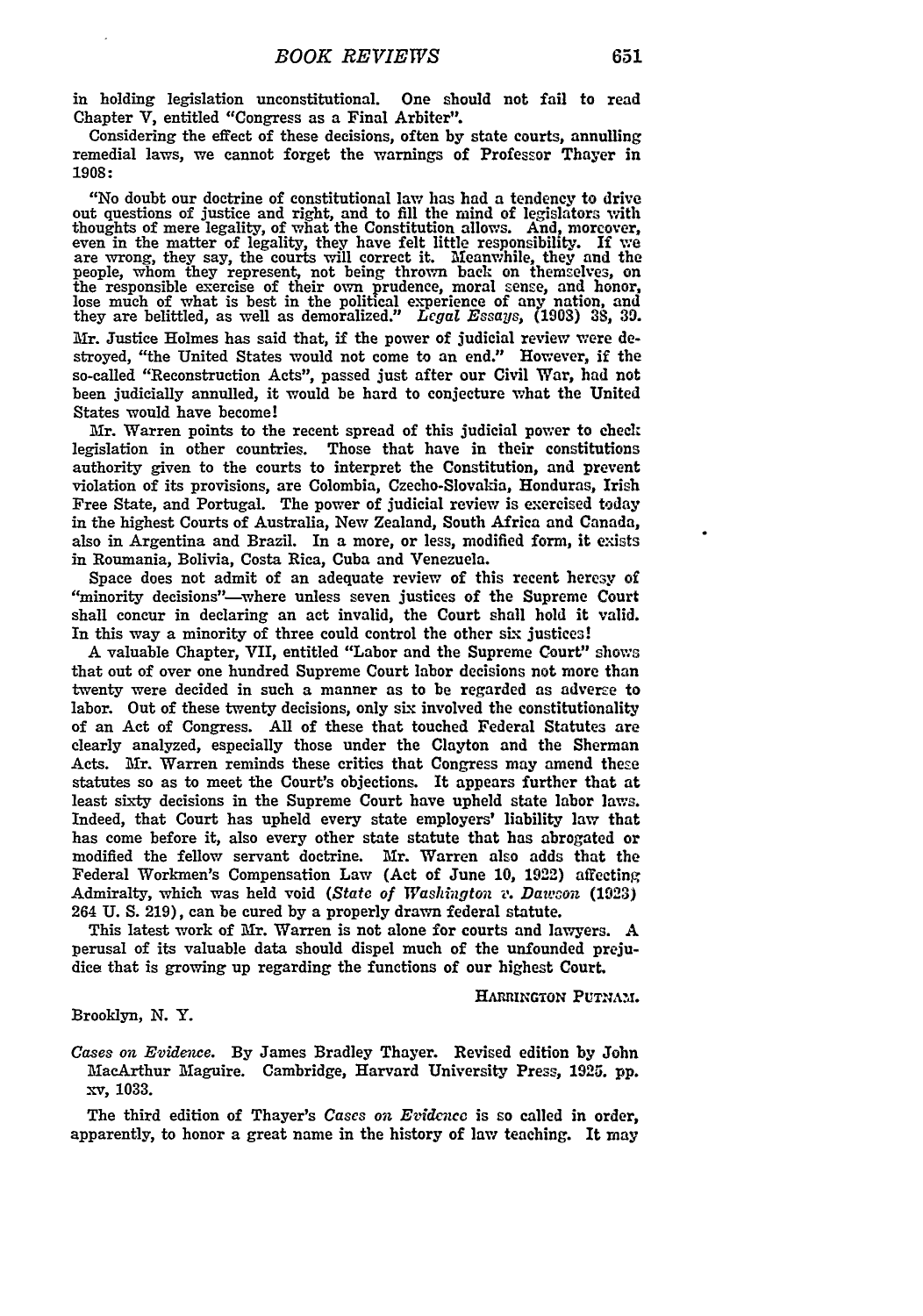come to be known as Maguire's *Cases on Evidence.* If so, the title will be a more accurate description and at the same time a deserved compliment.

So far as the writer's brief and limited experience goes Mr. Maguire has set a new and a high standard in case books. His case book is one that any practitioner who desires to be thorough should have in his library. There is a collection and an apt citation of law review articles and notes. This feature seems to be complete in so far as it concerns law magazines that have more than a local circulation. **Add** to this case book Wigmore's great treatise and the practitioner should **be** prepared to face the world with confidence. This is also a very valuable feature for **a** teacher of law, particularly for the teacher who is not an expert of long experience in the law of evidence. How many teachers of that subject possess such a complete collection as Mr. Maguire has furnished?

The feature known as "problem cases" would also be valuable to the lawyer in practice. It should be more valuable (if the writer **be** permitted a guess) to the teacher and the student. The guess is offered because experience will be necessary before judgment can be rendered. It is easy enough for a teacher, even a conscientious one, to pass by problems that may be hidden in cases cited in a footnote. Too often cases so cited are only in accord or contrary to the decision printed in the case book. Mr. Maguire seems to have placed his "problem cases" in such prominence that the instructor can hardly avoid an investigation of them. If he does not, may not interested students ask about many of them? Furthermore, this feature seems to be designed to complete the material on the various topics. The serious danger in the "problem cases", so far as the writer has anticipated, is that they may impede progress in the teaching of the course. Only a few case book courses are ever finished and most students go out with no acquaintance of the omitted topics.

Mr. Maguire has introduced a simple device of numbering every fifth line. One teacher, at least, frequently wishes to call attention to a particular statement, and he has had the conviction that the attention of the students was not secured in an adequate manner unless time was lost by counting lines from the top or bottom of the page or from top or bottom of a paragraph otherwise identified. Occasionally a student wishes to ask an instructor about a statement in an opinion and the same fumbling process frequently ensues. Mr. Maguire has solved the difficulty by using a method already known. It is hoped that case books in the future will profit thereby.

No emphasis on the historical method has its place in Mr. Maguire's selection of cases. On the contrary it is strictly up to date. In his preface the author states that most of the two hundred and eight cases which appear for the first time have been decided in recent years. With this point of view in the teaching of the law of evidence the writer agrees. His experience has been that, on the whole, cases which are inserted for their historical setting are usually ignored or not understood by the students. That is a good reason for omitting them. The historical background (so thoroughly developed by Thayer and Wigmore) can best **be** developed by the instructor in explaining the way the courts function today. But what a paradox is this for Thayer's *Cases on Evidence.*

It seems to be customary to review a case book by uttering a compliment which is followed by-many objections and regrets. This topic is slighted. The arrangement is undesirable. The instructor may be sorry that this case or that with which he is familiar is no more. There is **a** slight error here or there in spelling, punctuation or what not. Some suggestions of this sort might be offered and space be wasted thereby. Suffice